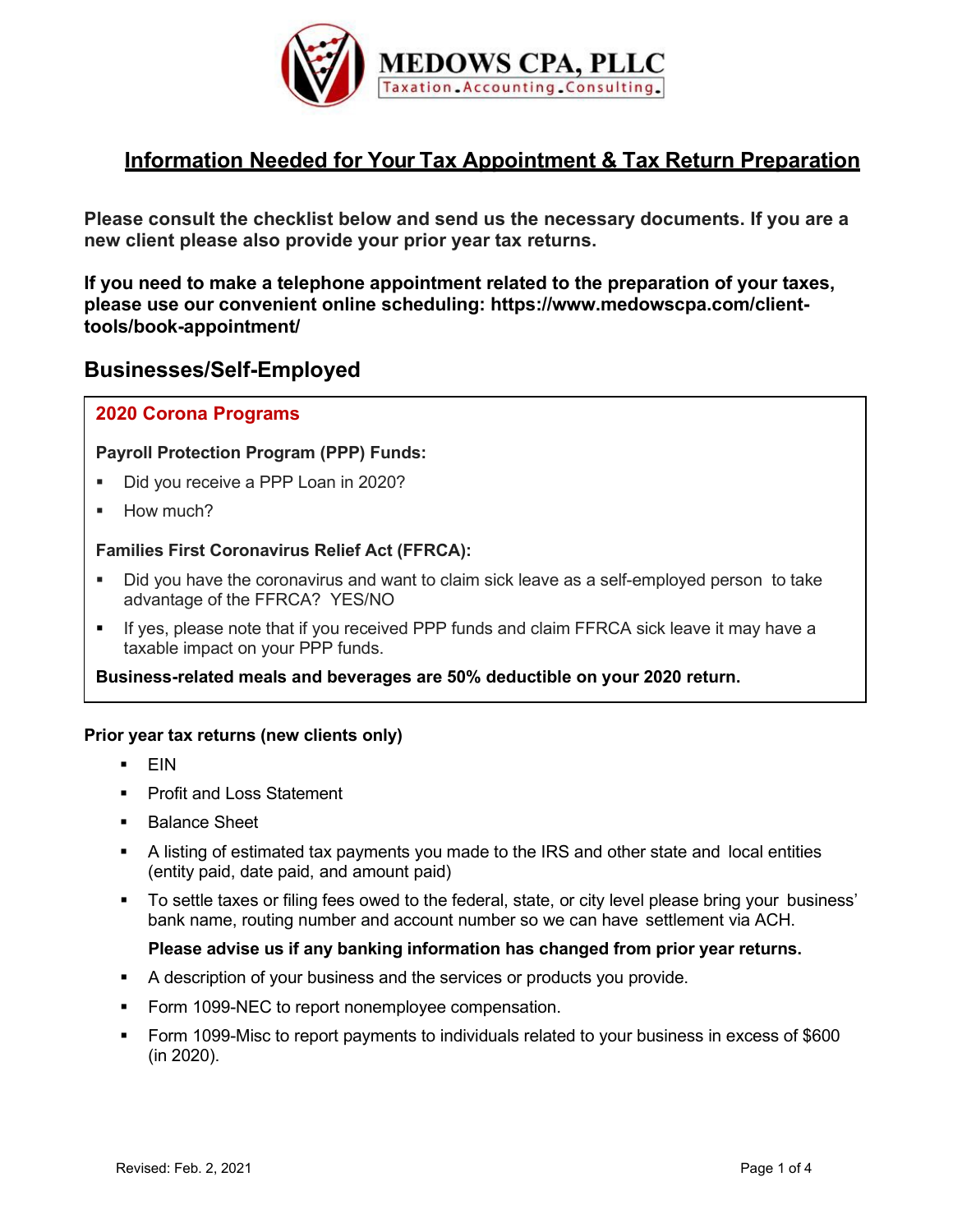

## **Businesses/Self-Employed** *(continued)*

- A summary of revenue and expenses for your business. Unless you are an accrual tax payer, revenues and expenses are amounts that are collected or expensed during the tax year.
- **Examples of expenses:** 
	- $\circ$  Refunds to clients; uncollected invoices do not count unless you are on the accrual tax basis.
	- o Advertising
	- o Contract labor such as freelancers you hired
	- o Wages paid to employees
	- o Assets purchased during the year, such as computers or other hardware
	- o Business interest expense
	- o Legal and CPA fees
	- o Office rent
	- o Computer software
	- o Repairs and maintenance
	- o Office supplies
	- o Office furniture
	- o Travel
	- $\circ$  Meals These are 50% deductible in 2020 and 100% deductible in 2021 with the latest COVID-19 relief bill.
- Car expenses including miles driven to/from work; miles driven to/from home; expenses for annual upkeep of your car; parking; gas; insurance; monthly lease payments; the purchase price of any new car; and the model and year of your car.
- Business taxes, such as NYC unincorporated business tax or NYC corporate tax.
- **Telephone**
- **Internet**
- **Bank service fees**
- Postage
- Home office deduction expenses (If applicable):
	- o Rent
	- o Utilities
	- o Homeowners insurance premium
	- o Square footage of your home/apartment
	- o Estimated amount of space used exclusively for work
- A list of questions you may have or issues that you need to address.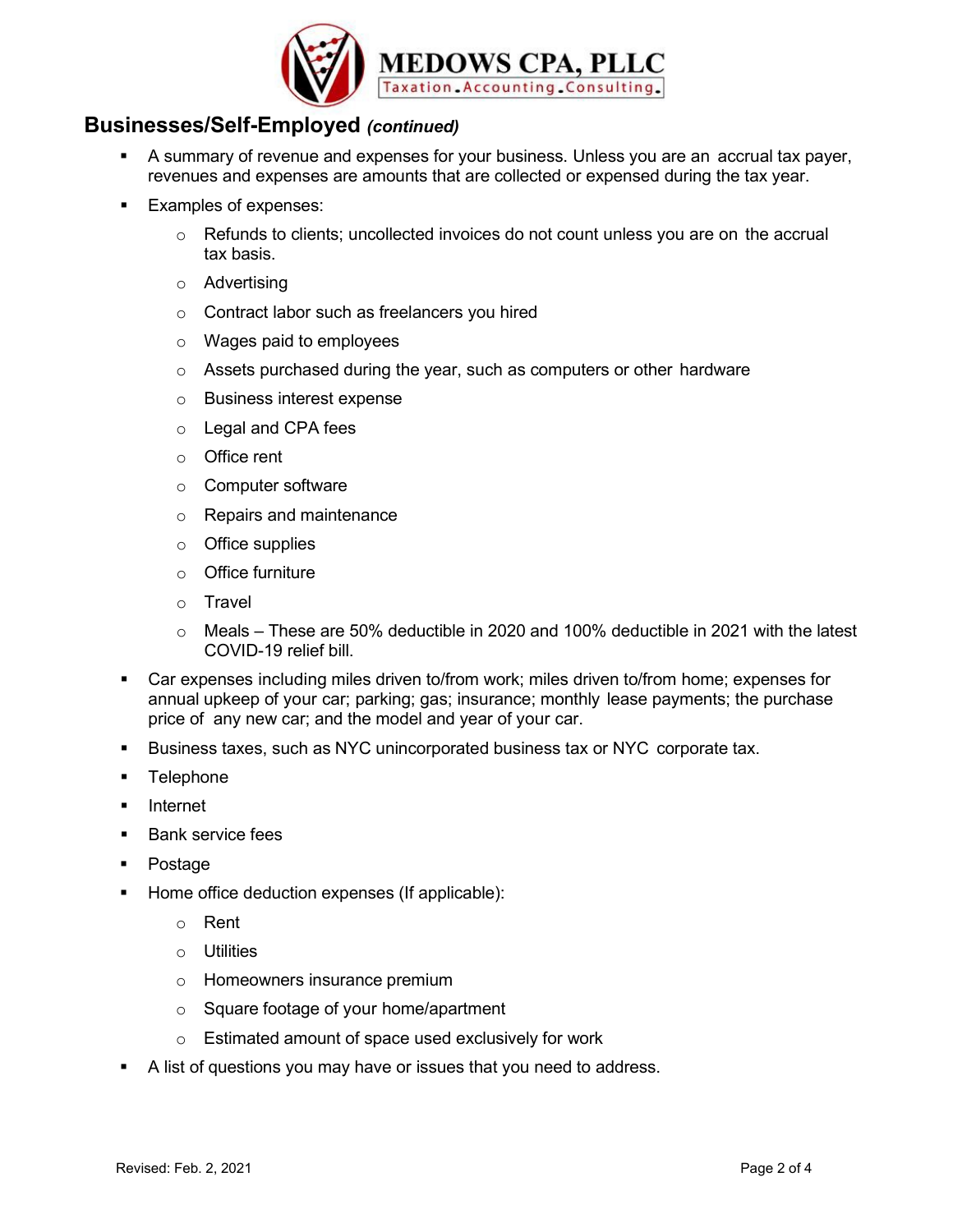

### **2020 Corona Programs**

- Economic Impact Payment Notice 1444 to calculate any Recovery Rebate Credit you may be eligible for.
- Documentation of any unemployment benefits received.
- You can take up to \$300 in a cash/check/credit card deduction (not donated goods) under coronavirus programs in 2020. If applicable please provide the name of organization, amount donated and the date of donation.
- In 2021, the maximum amount for the non-itemized charitable deduction above increases to \$600 for married couples filing a joint return (while non-married filers or married filers who file separately are limited to \$300).
- There is a special temporary rule allowing lower-income individuals to use their earned income from tax year 2019 to determine the Earned Income Tax Credit and the refundable portion of the Child Tax Credit (i.e., the Additional Child Tax Credit) in the 2020 tax year.

### Individuals

- Your most recent federal tax return and state tax return (for new clients only: birthdates for you, your spouse and your dependents)
- A copy of your driver's license, front and back (NYS now mandates driver's license information for verification purposes)
- In case of tax refund or tax liability, bring your bank name, routing number and account number so we can have settlement via ACH.
- **Your address, telephone number(s) and email address**
- A description of your employment and any other sources of income
- **Documentation of any unemployment benefits received**
- **Social Security numbers and birthdates of any new dependents**
- Form W-2 Wage statements
- Form K-1 for income from partnerships, LLC, LLP, S-Corporations, trusts and estates
- **Form 1099-SSA Social Security Benefits**
- **Form 1099 Interest and Dividend Income**
- **Form 1098 Mortgage Interest and Real Estate Tax Statement**
- Form 1095A (If you purchased health insurance through the Health Insurance Marketplace). This may not be mailed to you. If it is not, you can download the form at https://www.irs.gov/forms-pubs/about-form-1095-a.
- Form 1040 Schedule 1 If you received, sold, sent, exchanged, or otherwise acquired any financial interest in any virtual currency (also known as cryptocurrency). Please bring all records related to your virtual currency transactions.